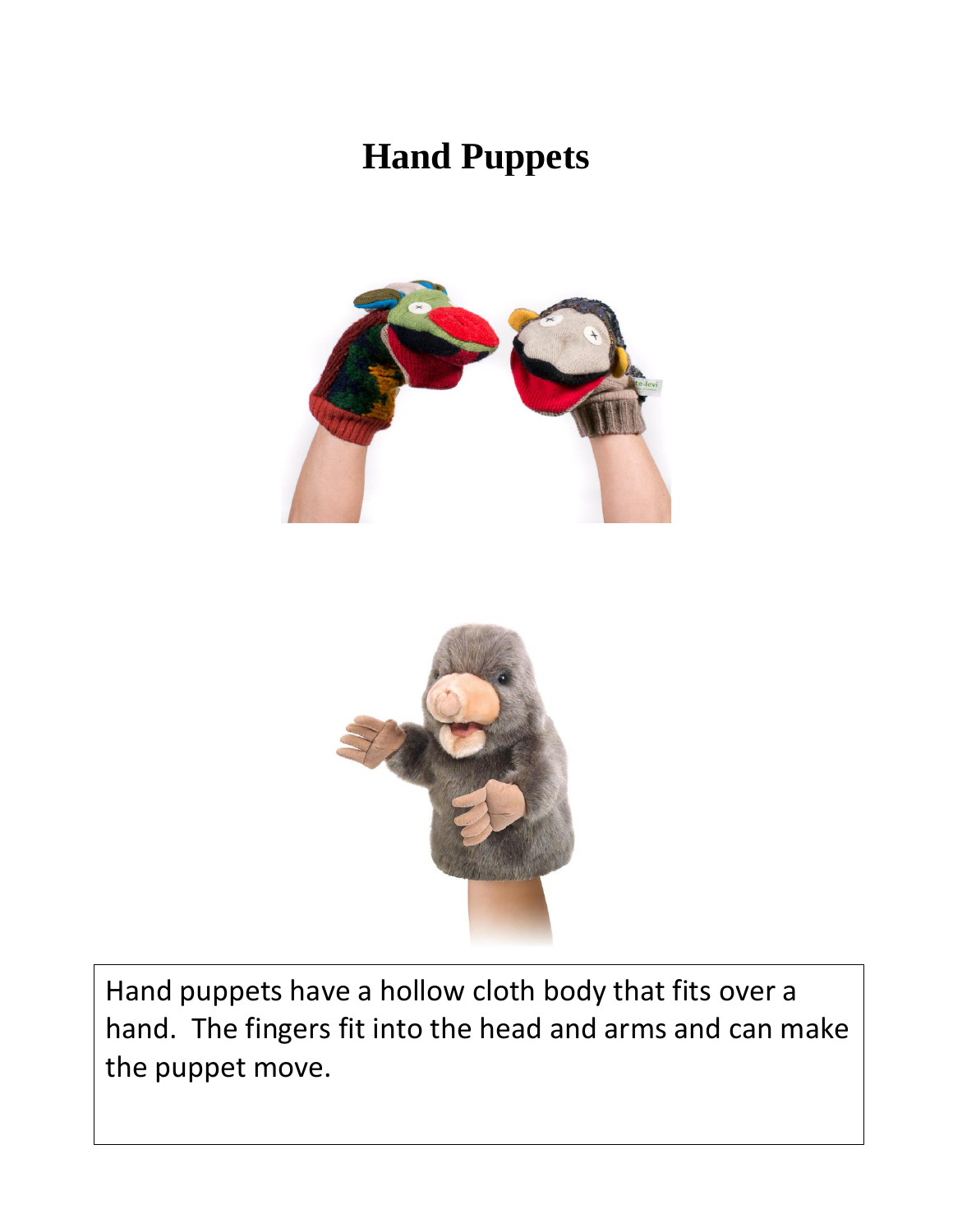#### **Finger Puppets**





Finger puppets are tiny puppets that fit over one finger or flat puppets that have two holes to insert fingers to make it look like puppet legs.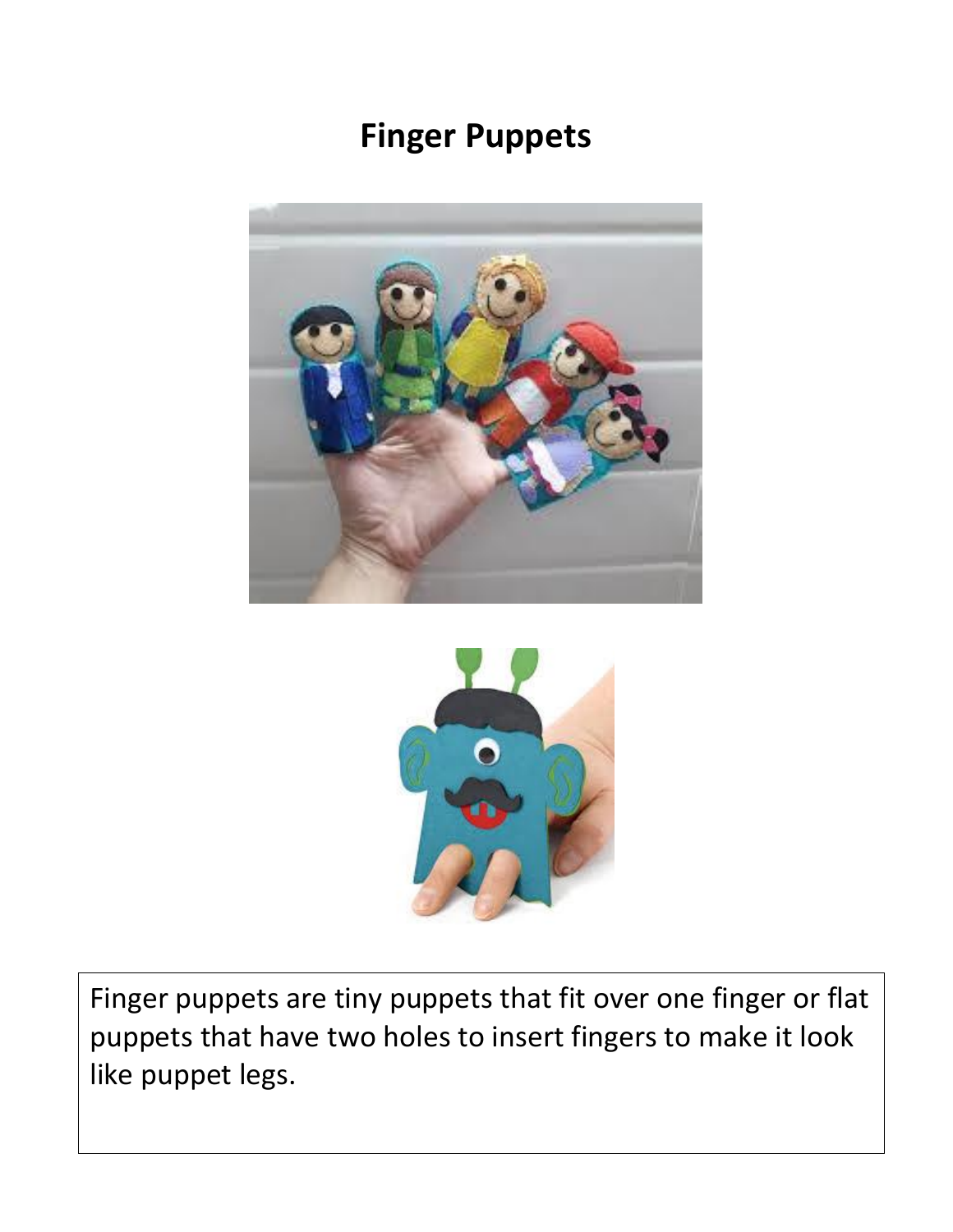# **Stick Puppets**





Stick puppets are attached to a single stick or rod that is held by the puppeteer. Sometimes a stick puppet has sticks attached to the hands as well to make them move separately.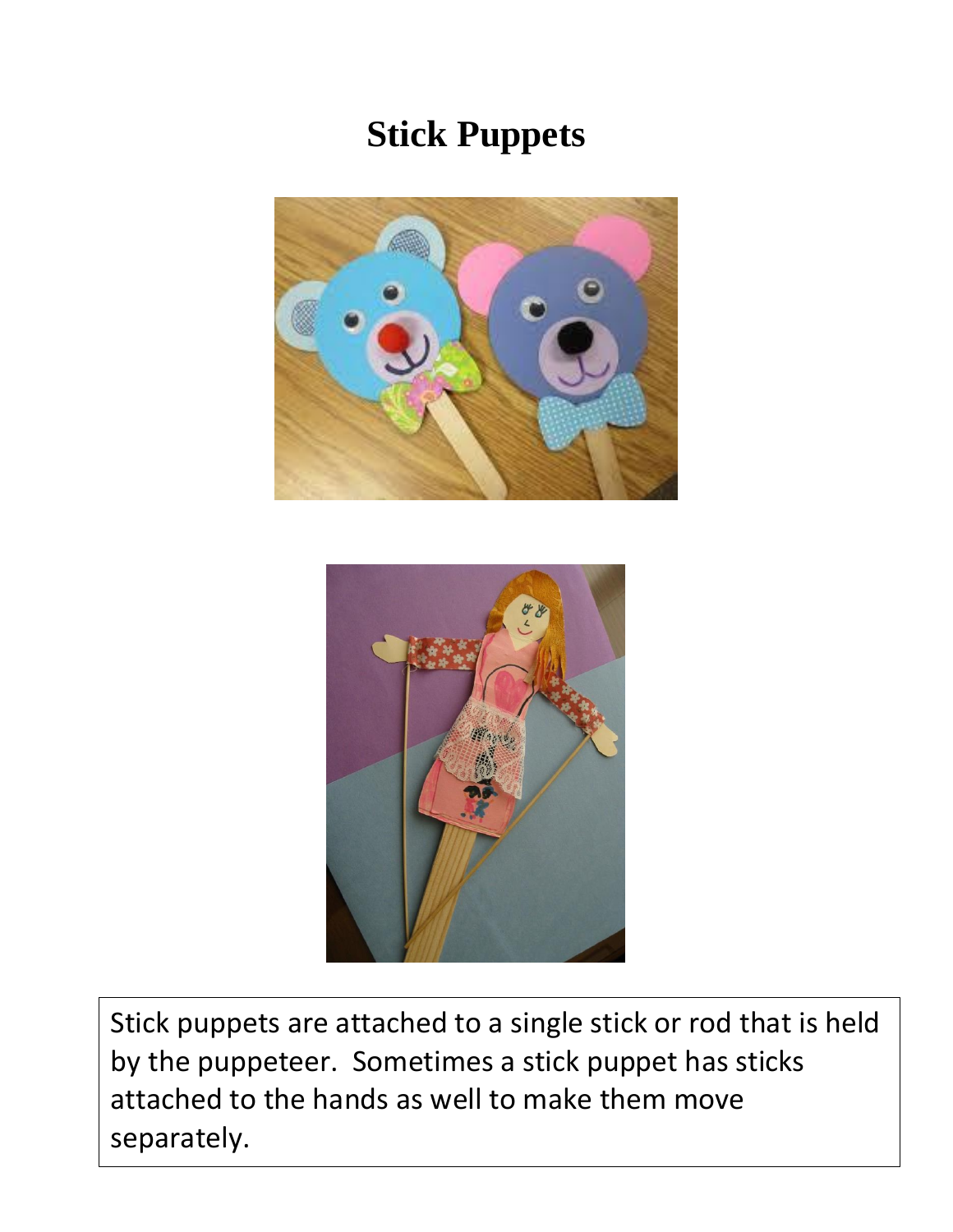#### **Marionettes**





Marionettes are puppets controlled from above by wire or strings.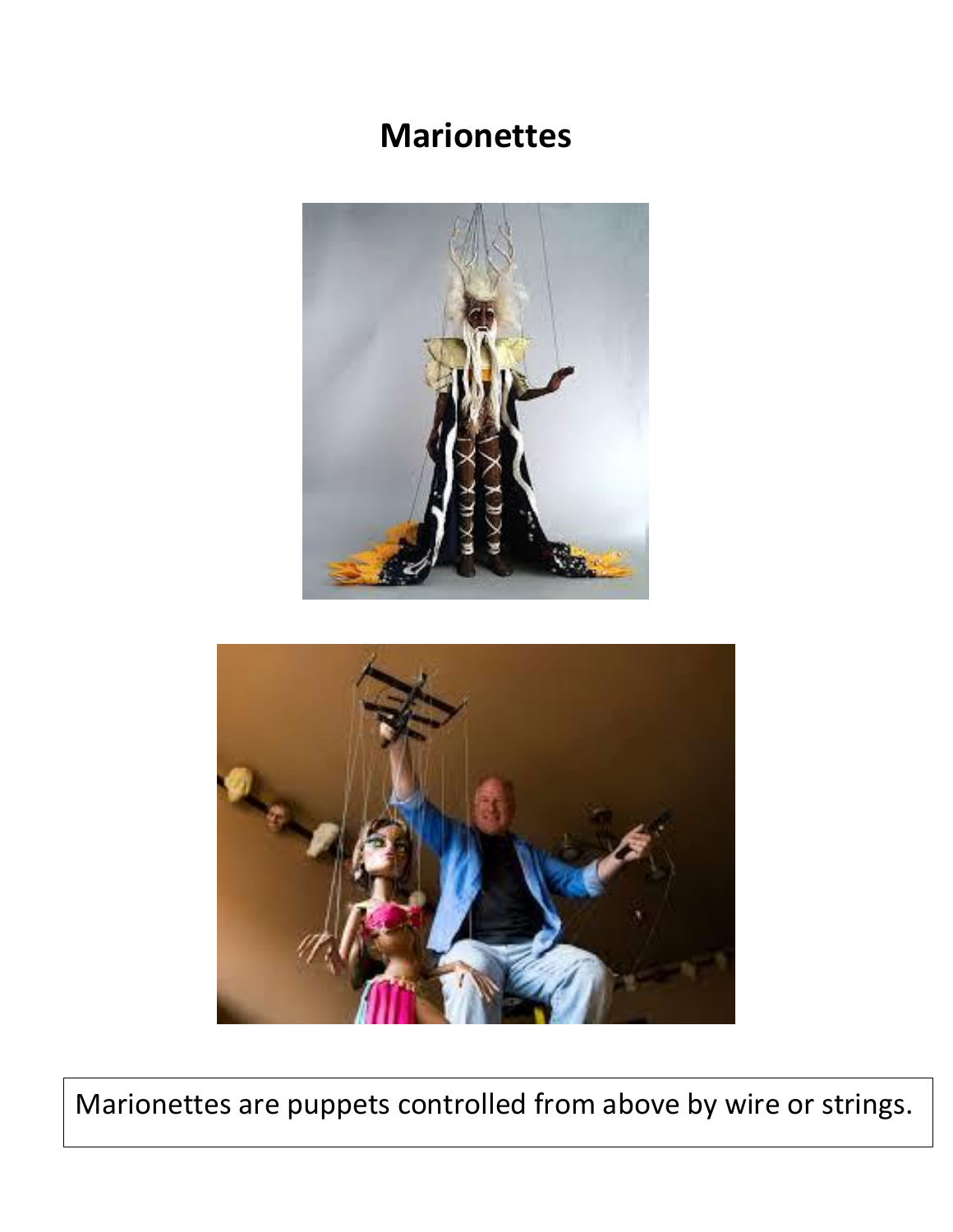#### **Shadow Puppets**





Shadow puppets are placed between a light and a screen. They are usually cut from paper and attached to a stick.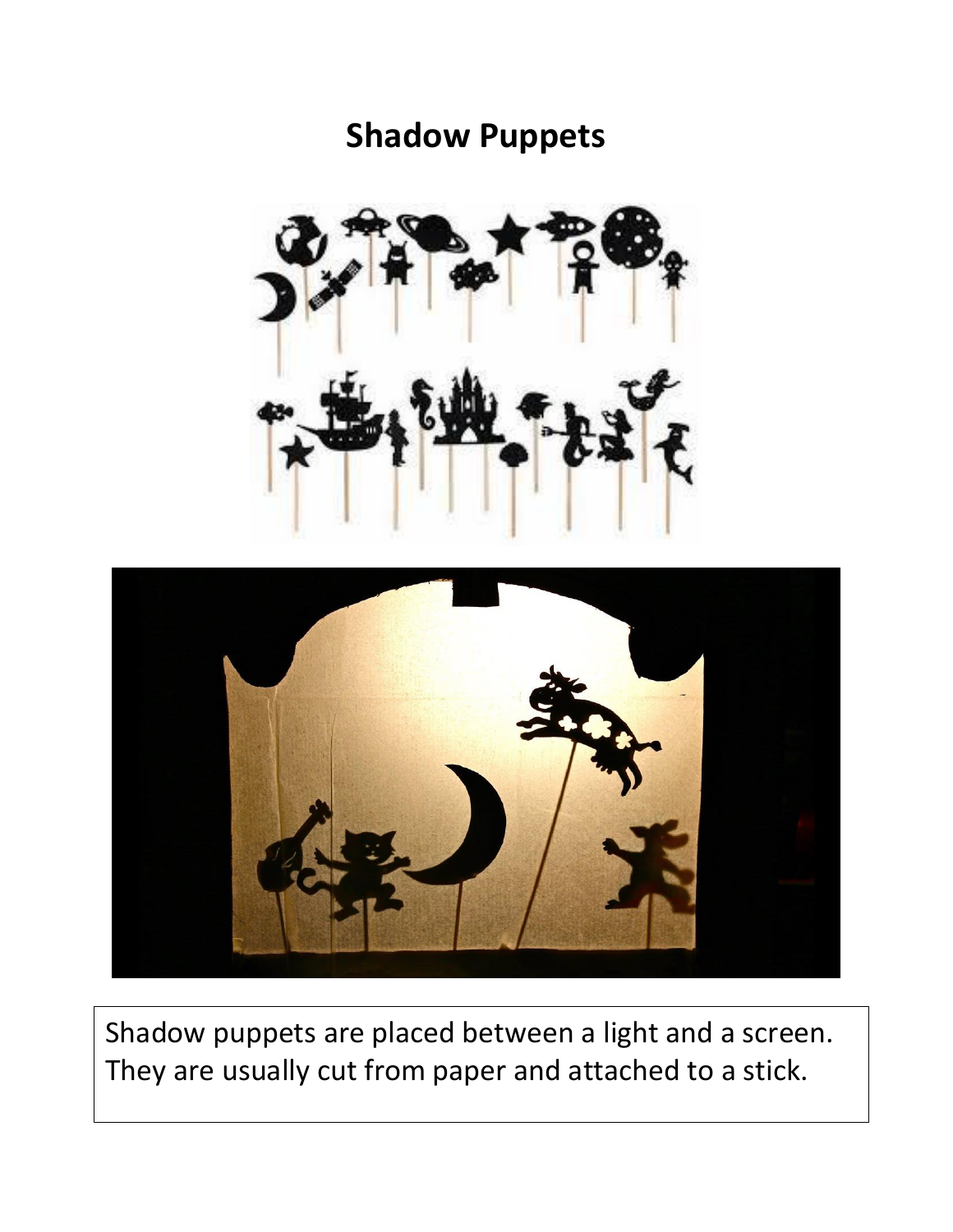#### **Water Puppets**



Vietnamese water puppets are made out of wood and then lacquered. The shows are performed in a waist deep pool. The puppets are attached to a large bamboo rod that puppeteers hold under the water. The puppets appear to be moving over the water.